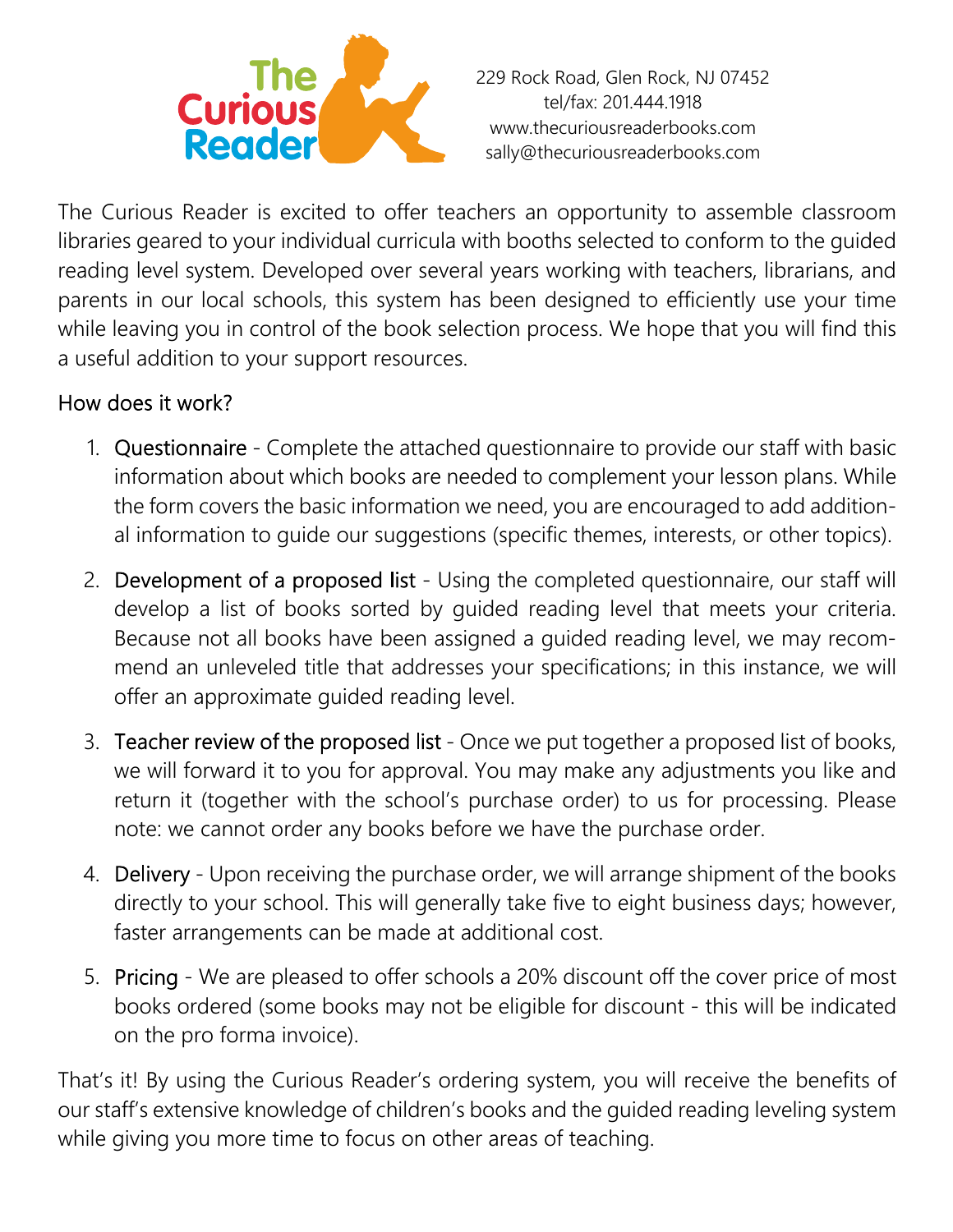

## Classroom Library Teacher's Questionnaire

The Curious Reader has designed this questionnaire to assist teachers in building classroom libraries that are carefully assembled to meet their individual curriculum plans. Upon completing the questionnaire, our staff will develop a proposed list of titles for your review. Once approved by you, we will arrange delivery directly to the school.

| School Name:           |  |  |
|------------------------|--|--|
| Street:                |  |  |
| City, State, Zip Code: |  |  |
| Phone Number:          |  |  |
| Attention:             |  |  |
| Teacher:               |  |  |
| Email Address:         |  |  |
| Grade/Ages:            |  |  |
| Budget for Purchase:   |  |  |
| Desired delivery date: |  |  |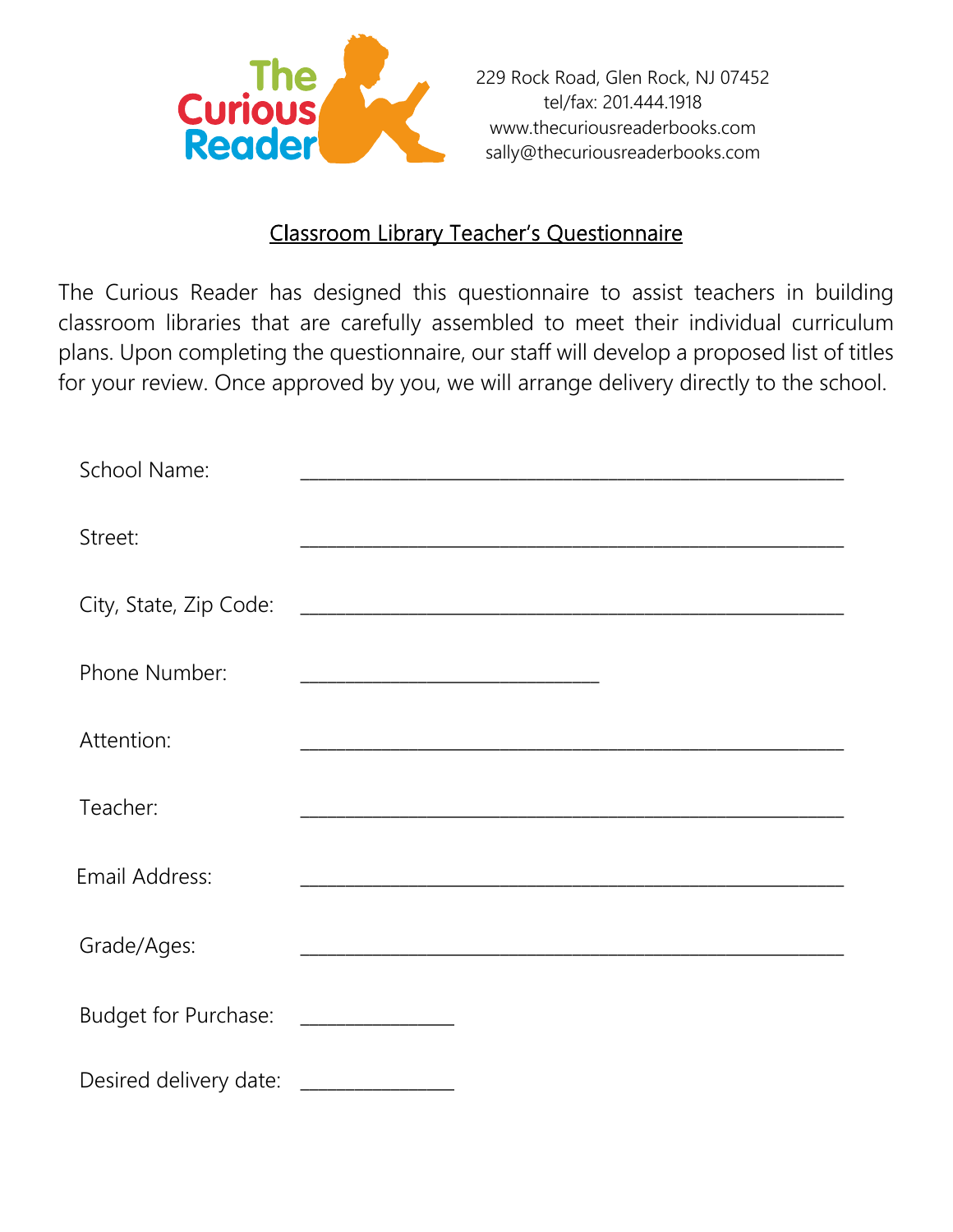

Please indicate desired guided reading levels and indicate target % for each level.

| A                              | F                                |            | $\sf K$           | $\mathsf{P}$   | U      |  |  |
|--------------------------------|----------------------------------|------------|-------------------|----------------|--------|--|--|
| $\mathsf B$                    | G                                |            | L                 | $\overline{Q}$ | $\vee$ |  |  |
| $\mathsf{C}$                   | Н                                |            | ${\sf M}$         | $\mathsf R$    | W      |  |  |
| D                              |                                  |            | ${\sf N}$         | $\mathsf S$    | X      |  |  |
| $\mathsf E$                    | J                                |            | $\bigcirc$        | $\mathsf T$    | Y      |  |  |
|                                |                                  |            |                   |                | Z      |  |  |
|                                | Special topics to be focused on: |            |                   |                |        |  |  |
|                                |                                  |            |                   |                |        |  |  |
| % Fiction/Level:               |                                  |            |                   |                |        |  |  |
|                                | % Non-Fiction/Level:             |            |                   |                |        |  |  |
| Do you prefer                  | $\Box$                           | hard cover | $\Box$ soft cover | either         |        |  |  |
| Do you prefer                  | $\Box$                           | new titles | $\Box$ classics   | mixture        |        |  |  |
| How many copies of each title? |                                  |            |                   |                |        |  |  |
| Comments:                      |                                  |            |                   |                |        |  |  |
|                                |                                  |            |                   |                |        |  |  |
|                                |                                  |            |                   |                |        |  |  |
|                                |                                  |            |                   |                |        |  |  |